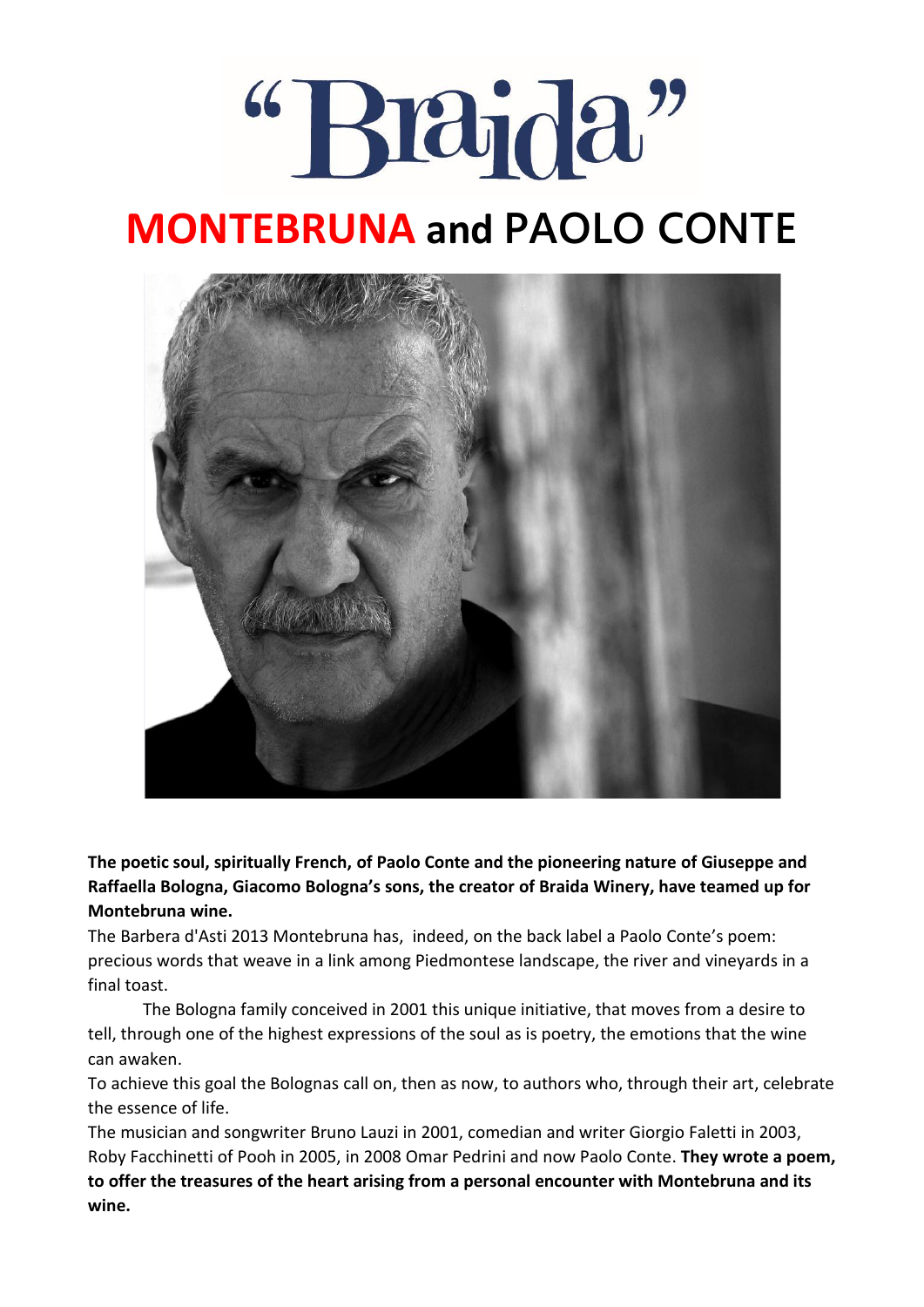*The story between us began like this ….. with his initial words ….*

## **Montebruna**

## **Land of roses, land of wine**

Before we go any further, it's got to be said: here, where gorgeous roses grow, we're in what is the home of the best red wines in the world. In the world.

Let's celebrate this Montebruna, with its half masculine half female name, with this sacred adjective (brun, brune meaning brown) recounted poetically in a French verse of a colour that's sometimes enigmatic, which doesn't know whether it's still day or already night (…the Valse Brune an insinuating pre-war waltz that tells of crooks who prowl by night…, but we can surpass this with a verse written in Piedmont dialect spunta'l sul e la lúna, e la lúna a Muncalé… meaning quite literally the sun and the moon rise, and the moon over Moncalieri). Montebruna, therefore, is a Barbera (barbara barbisa berbera) and as such is valued.

I'll taste it without hiding the fact I'm an old enthusiast who remembers the taste and bouquet of wines of the past and precisely, and only for this, I'll almost look down my nose at the young wine tasters who given their age haven't yet discovered that taste and bouquet and, wellstudied, they search for scents of leather, the 'tarry' bouquet of liquorice, wilted flowers and lots of wonderful things. We, in Barbera, can sometimes perceive peach, strawberry, violets, but first of all we search for and find the taste of the grape.

Barbera grape (and, when the wine is full-bodied, paradoxically the cream).

I'll taste this Montebruna alone, in the kitchen, eating grissini made in Asti and in the mirror of my thoughts I'll see the wonderful, friendly and mischievous smile of Giacomo of Rocchetta… A newfound pleasure!

Paolo Conte



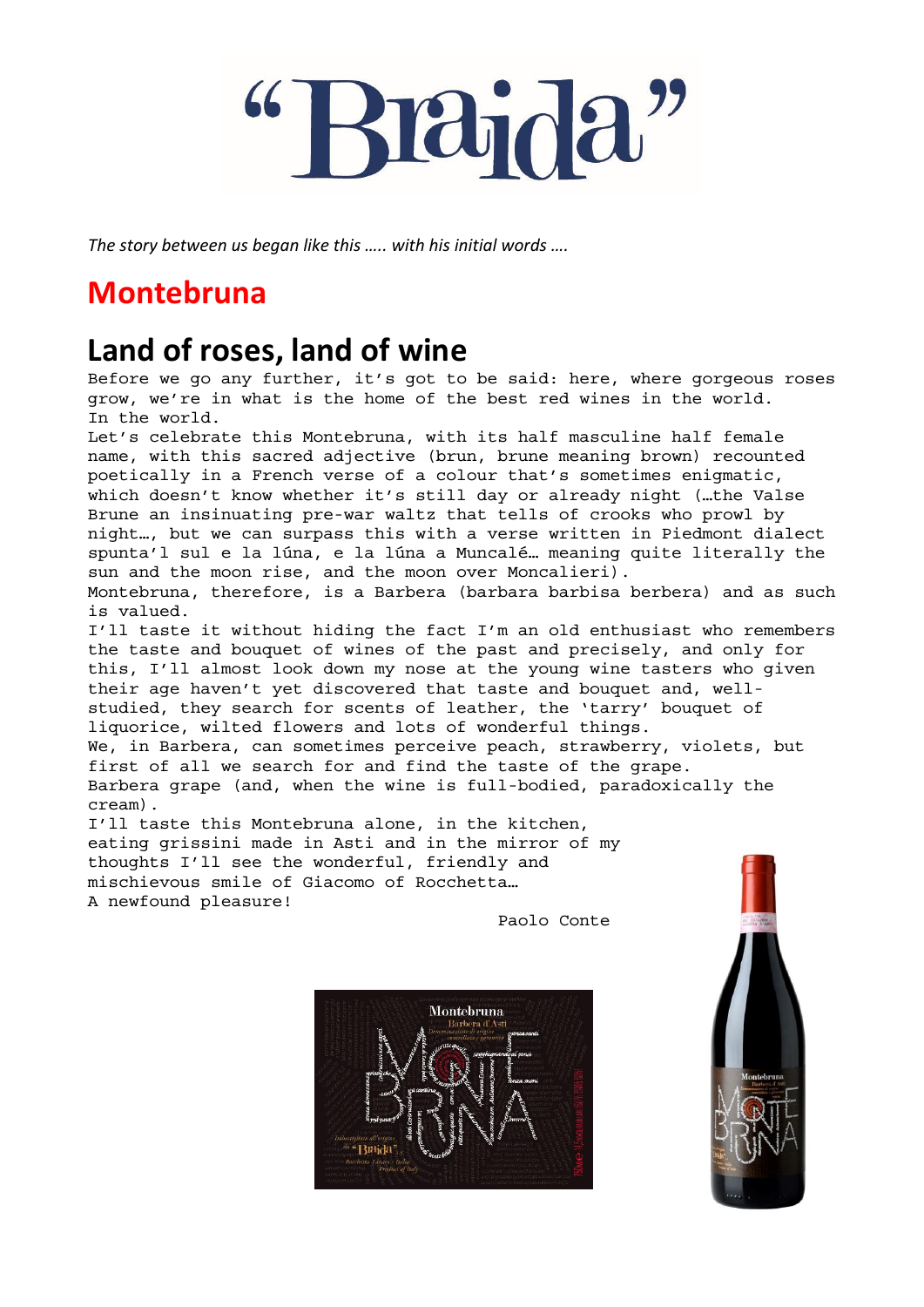### $\sim$  The project  $\sim$

**A land that speaks.** This is the message that moves the project that has led to the creation of the label. The letters that make up the name represent the many plots of land that have been purchased to rebuild the highly wine-bearing land called Montebruna. They also call to mind the rows of vines designed in writing, by the words of the poems, born of the emotions aroused in their authors. So, through the natural process of identification of the vineyard and the verses dedicated to it, a voice has been given to a land that has a lot to tell and a form has been given to its wine which already has a great deal to say.

> To Montebruna Where is the Tanaro going today? Like yesterday, to Alessandria. It'll find people in felt caps that strongly pronounce the letter <r>. Yes, but does it pass by Rocchetta? Of course! an obligatory stop. Because the Tanaro looks around and knows vineyard and vineyard and smells the perfumes and discovers the colours and at night it hears the moon talking with the wine. They are eternal souls.

Paolo Conte

#### $\sim$  The wine  $\sim$

Montebruna is a Barbera d'Asti DOCG wine made from 100% Barbera grapes. The fermentation of the grapes in steel vats, for two weeks at controlled temperature, is followed by one year ageing in large oak barrels.

The result is a fragrant, fleshy and pulpy wine with highlighted notes of red fruits enhanced by the spicy scents of wood, which appear blended and balanced. It unites rare organoleptic preciousness with ready youthfulness for easy tasting.

The ground at Montebruna consists of so-called " astiane " sand, clay, marl and coarse silt known as " fossaniano ". The exposure is South/South-East. Altitude 250 m above sea level.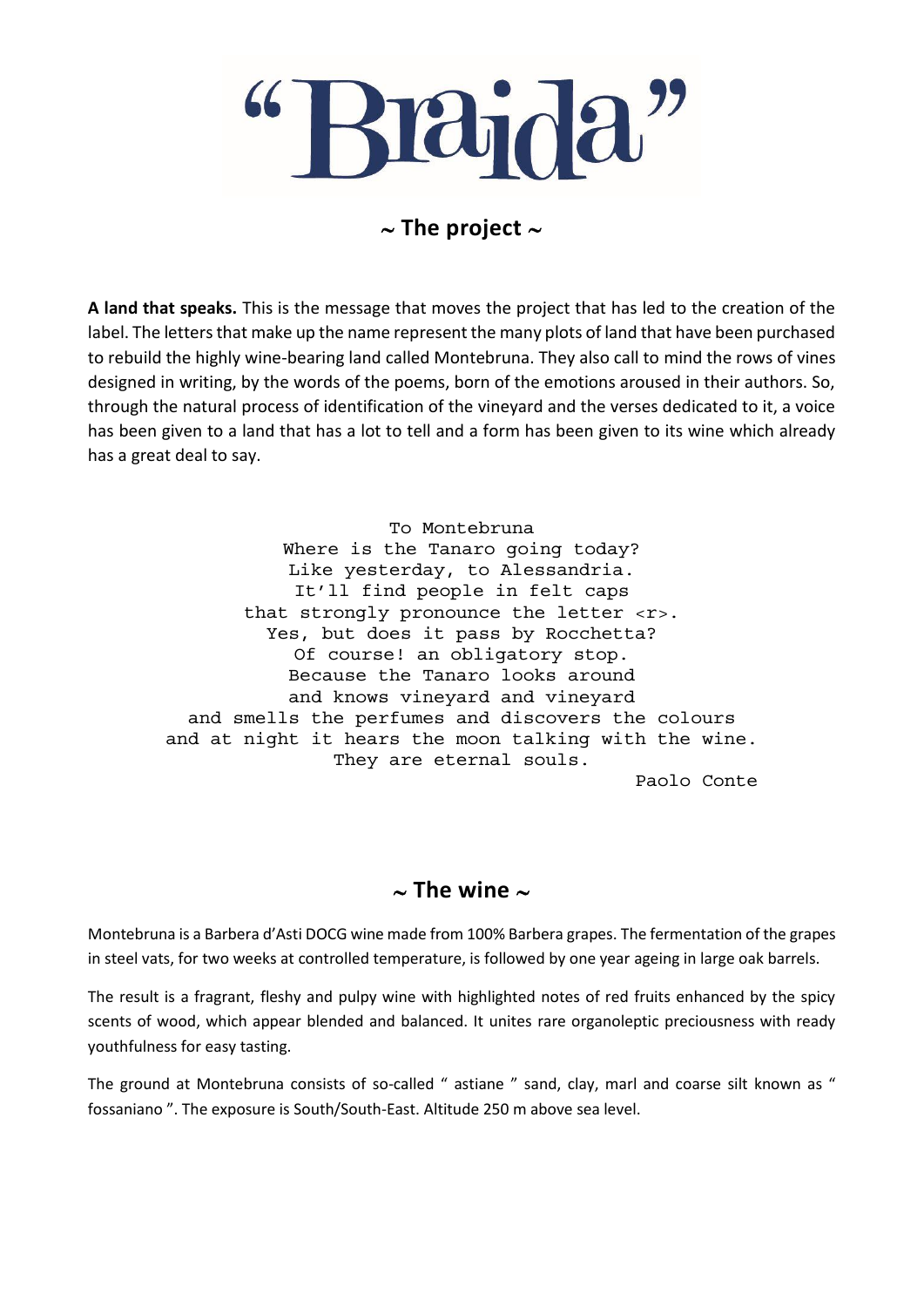

### $\sim$  The collection  $\sim$

The greatness that remains of Giacomo Bologna lies in what he has done and dreamt. His life was made of dreams made real, even more imagined and left to those who could love and interpret them.

This is the image that most suits the inventive and gifted vine-dresser that he was. Founder of the Braida winery, he was able to count on the precious collaboration of his wife Anna and children Raffaella and Giuseppe. Among Giacomo's wishes was that of taking over, in Rocchetta Tanaro, the vineyard lands of the Montebruna hillside.

As they were divided among many farmers, this seemed to be an impossible task. But time transforms what it seems to deny. In fact at the end of '90's his son Giuseppe Bologna, was able to resume negotiations for the land. Young, but very determined, because his father's dream was also his, he was able, with patience and tenacity,

to purchase the majority of the shares. An immense joy for the Bologna family who, having realised Giacomo's wish, enhanced it with the will to rebuild an ideal environment for Barbera wine.

Today Montebruna consist of 40 hectares in total, 20 of which under production - have been carefully studied to identify the characteristics of the lands and their components in sand, clay and mire.

The grafts and plants most suitable for the various types of land were chosen and then accurately positioned to allow better arability.

The particularly dense system, arranged so as to obtain smaller bunches of grapes, with excellent ripening, and an early grape harvest contribute to the richness of the grapes. Strong bodied yet balanced with the perception of the fruit, the Barbera of Montebruna achieves a harmonious synthesis of flavours and scents. Perfected in the cask and in the bottle, and savoured still young, it is a fine example of new and elegant conception.

For further info www.braida.it

### $\sim$  The characters  $\sim$

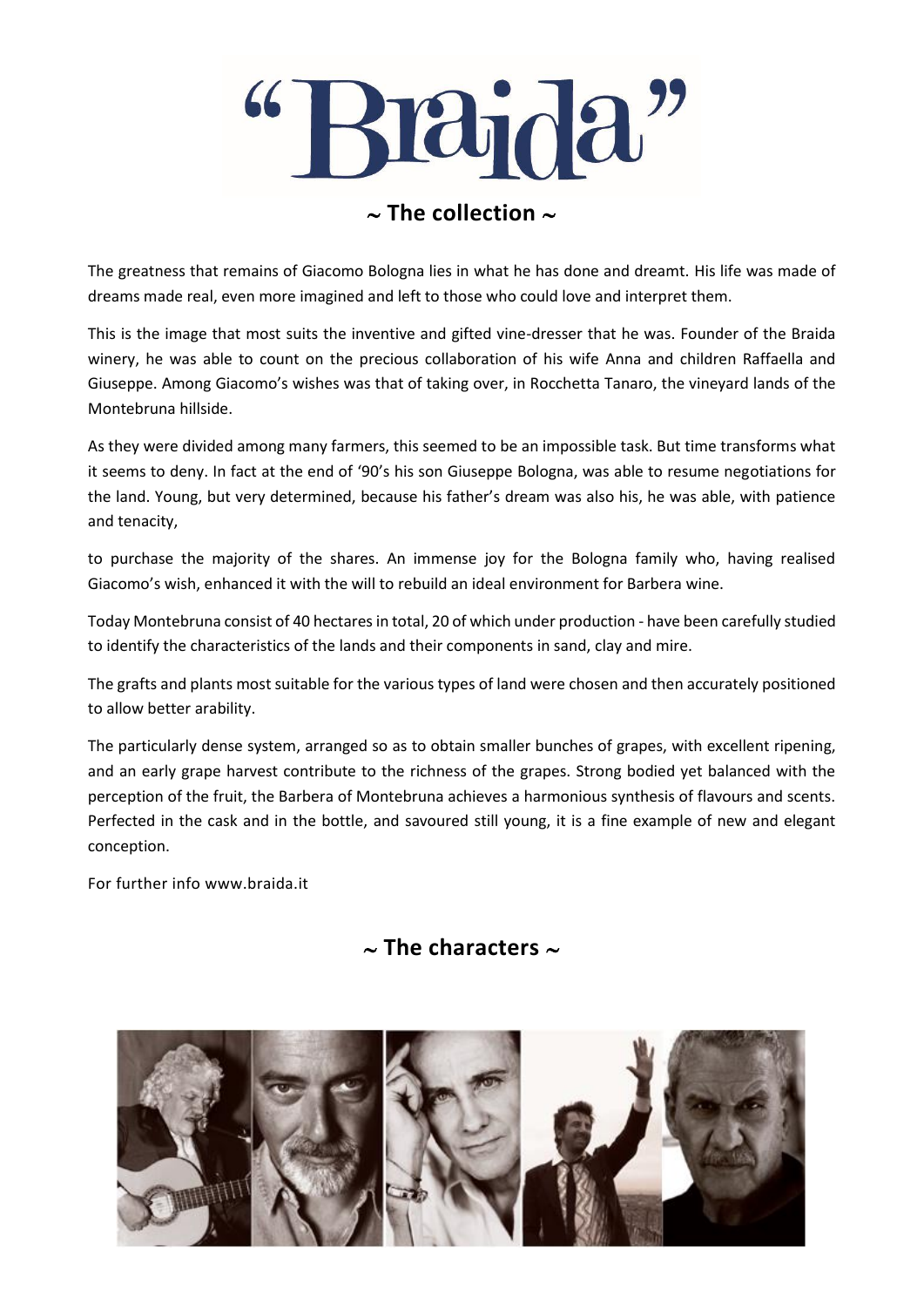**PAOLO CONTE**was born in Asti, in north-western Italy. As a boy he was interested in music and the figurative arts. Still very young, he began writing songs, inspired by life, films and literature.

In the mid-sixties he had his first commercial successes, with songs like Azzurro, Insieme a te non ci sto più, Messico e nuvole, Genova per noi written for the most important Italian singers.

His first solo album, Paolo Conte, was released in 1974 and was followed by a series of innovative, refined studio albums, now numbering 15, and numerous live and best albums, which stamped his unmistakable identity and unique talents onto Italian music.

Among his greatest hits: Via con me, Diavolo Rosso, Bartali, Gli Impermeabili, Max, Gelato al limon, Sotto le stelle del jazz, Aguaplano.The originality of Paolo Conte's music is now appreciated in concert halls and theatres the world over and is a proud example of Italian style and creativity. *www.paoloconte.it*

**OMAR PEDRINI,** after having been the leader of "Timoria" for 15 years, has embarked on a career in different fields of culture and entertainment. During this period he released three solo albums and he won two critical awards at Festival of Sanremo. He has also engaged in writing by publishing a book of poems "Acqua d'amore ai fiori gialli". He worked in television for RAI channels as both author and announcer of music programs and not only. He is currently on TV with the "Gamberock" television program, that tells about treasures of art and food throughout a tour across the most beautiful places of our country, Italy. Omar Pedrini is also an actor: in theatre he has interpreted "L'Orfeo" by Dino Buzzati, whereas in film he starred in "Un Aldo qualunque" with Neri Marcorè and Fabio De Luigi as well as in several short films. He recently played a cameo in "Il figlio più piccolo" by Pupi Avati. He was also the artistic director of Brescia Music Art Festival, an happening of artistic influences. Since five years he has been teaching "unworthy" (as to Omar's opinion) Communication Master at the University "Cattolica" of Milan and Brescia.

**ROBY FACCHINETTI** came in as a member of "Pooh" in 1966. His life story is, therefore, the life story of "Pooh", a band that has been riding a wave of success since the sixties.

A joint career spanning more than 34 years. No crises. An unending series of Gold and Platinum records. Thousands of concerts. Millions and millions of records sold worldwide.

Many international awards. A new album, entitled "BEST OF THE BEST", released on 9th November 2001 by CGD EAST WEST (Part of the Warner Music Italy Group), with all the best of their recorded material...

**GIORGIO FALETTI** was born in Asti in 1950. A pure-bred comedian, from the very beginning he perfects an experience that allows him to bring to television a series of characters that will prove his ability. He shows he is capable of great versatility, as he moves freely from one artistic field to the other. This is how one of his greatest passions, music, leads him to release a series of popular albums which culminate, in 1994, with a second place at the Sanremo Festival with the song "Signor Tenente", which earns him the Critic's Award. He composes songs for Mina, Milva and Angelo Branduardi. However it is in 2002 that Giorgio Faletti emerges forcefully, even in the field of literature, when he publishes the thriller novel "Io uccido" which darts, with 2,000,000 copies sold, to the top of Italian best-seller lists. This success is repeated in 2004 with "Niente di vero tranne gli occhi", which sells 800,000 in just a few months.

**BRUNO LAUZI.** Born in Asmara in 1937, but raised in Genoa, together with Umberto Bindi, Gino Paoli and Luigi Tenco is considered one of the founders of the Genoese school of singer-songwriters that have made Italian music famous around the world. His first big hit is "Ritornerai". In the Milan of the 60s, he mixes with personalities such as Enzo Jannacci and

has important experiences as a cabaret artist. At the beginning of the 70s, he begins a collaboration with Lucio Battisti and Mogol, performing many of the song-writing duos popular songs. Winner of many awards with songs written for Ornella Vanoni, Mia Martini, George Moustaki and many others, he has worked with some of the world's most popular singers.

A true talent-scout, he is witness to the debuts of Edoardo Bennato, Roberto Vecchioni and Paolo Conte. Songwriter, journalist and poet with two great passions: politics and gastronomy.